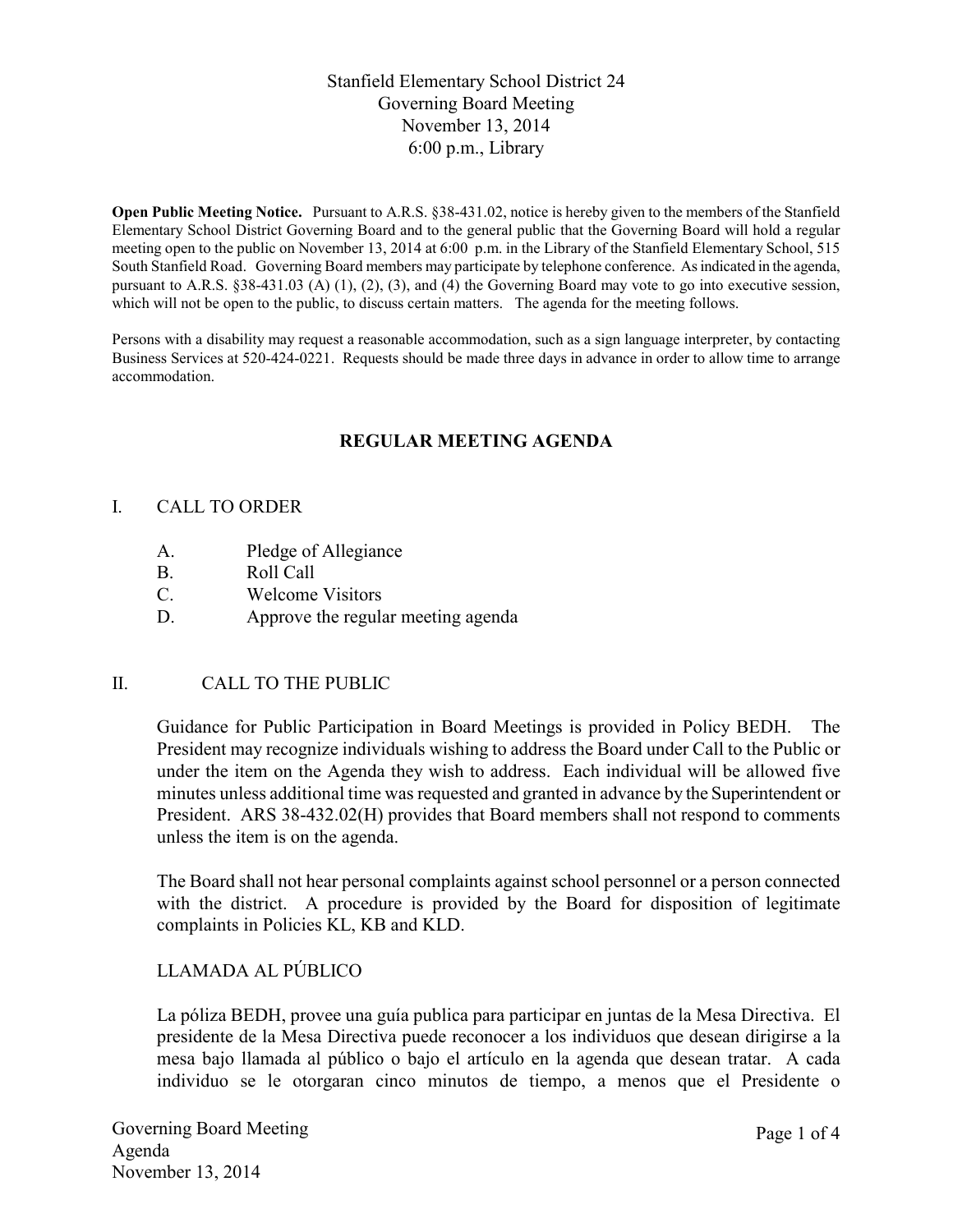Superintendente le hayan concedido tiempo adicional por adelantado. La Póliza ARS 38- 432.02 dice que ningún miembro de la mesa responderá a ningún tipo de comentarios de temas que no estén en la agenda.

La mesa no oirá quejas personales en contra de personal de la escuela o personas que tengan alguna conexión con el Distrito. Para este tipo de quejas la mesa provee otro tipo de procedimientos para la disposición de quejas legítimas las cuales se encuentran en las siguientes Pólizas KL, KB, y KLD.

## III. APPROVAL OF MINUTES

Approve the October 14, 2014 regular governing board meeting minutes.

## IV. AWARDS AND RECOGNITIONS

A. Students of the Month

## V. REPORTS

- A. Superintendent's Report
	- 1. Override election results
	- 2. NSBA 2015 Annual Conference
	- 3. EOM program
	- 4. Pinal County ESA End of Year Summary Report
	- 5. November Audit visit
- B. October Public Funds Expenditure Reports (Pages 1 4)
- C. October Student Activities Report (Page 5)
- D. Principal's Report (Page 6)
- E. Operations Support Services Reports (Pages 7 12)
	- 1. Maintenance
	- 2. Transportation
	- 3. Technology

#### VI. NEW BUSINESS ACTION ITEMS – PERSONNEL

All hiring is pending satisfactory completion of background investigation, records verification, and fingerprint report.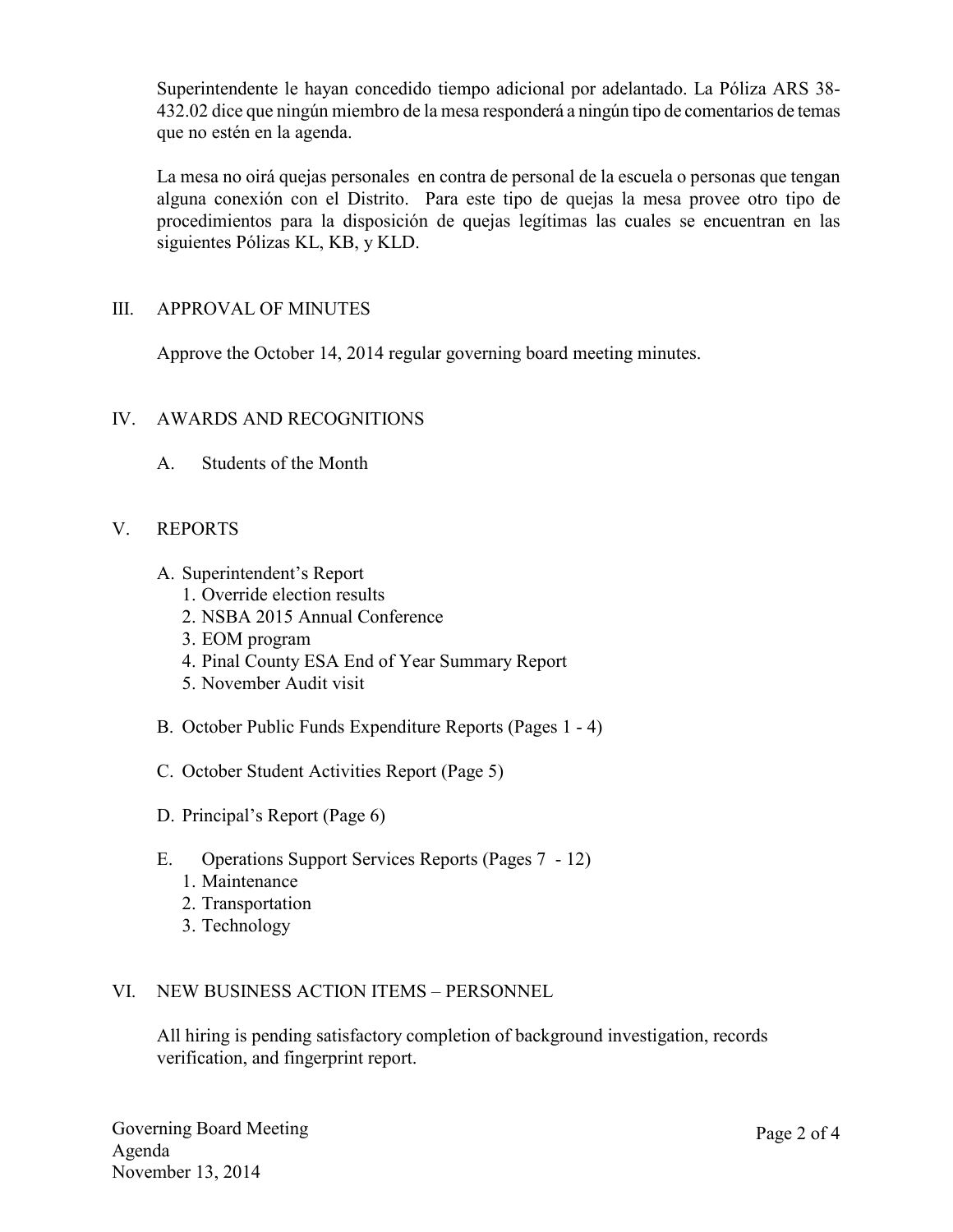- A. Accept resignation of Genoveva Villa, Custodian, effective December 19, 2014 (Page 11)
- B. Accept resignation of Daniel Encinas, Maintenance Worker I, effective January 22, 2015 (Page 12)
- C. Approve termination of employment for Veronica Ruiz, Part-time Driver, per Board Policies GDQD and GCC for absences without leave effective November 3, 2014 (Page 13)

## VII. NEW BUSINESS ACTION ITEMS – BUSINESS

- A. Ratify approval of payroll vouchers
	- 1. PV9 \$ 138,819.12
	- 2. PV10 \$ 134,866.34
	- 3. PV11 \$127,216.52

#### B. Ratify approval of expense vouchers

- 1. EV1515 \$ 4,340.68
- 2. EV1516 \$ 34.51
- 3. EV1517 \$44,353.88
- 4. EV1518 \$41,871.42
- 5. EV1519 \$35,949.44
- 6. EV1520 \$14,849.06
- 7. EV1521 \$20,355.81
- C. Approve governing board members and superintendent travel to Nashville, Tennessee March 21-23, 2015 for the NSBA National Convention
- D. Approve the Letter of Declaration that the district will issue less than \$10 million in total debt during the 2015 calendar year. (Page 14)
- E. Approve the list of surplus items from the transportation department for disposal through sale or recycle to established vendors (Page 15)

#### IX. FUTURE AGENDA ITEMS

A. Superintendent's evaluation and contract extension

# X. ADJOURNMENT

Posted: November 10, 2014 12:45 p.m./ms

Governing Board Meeting Agenda November 13, 2014